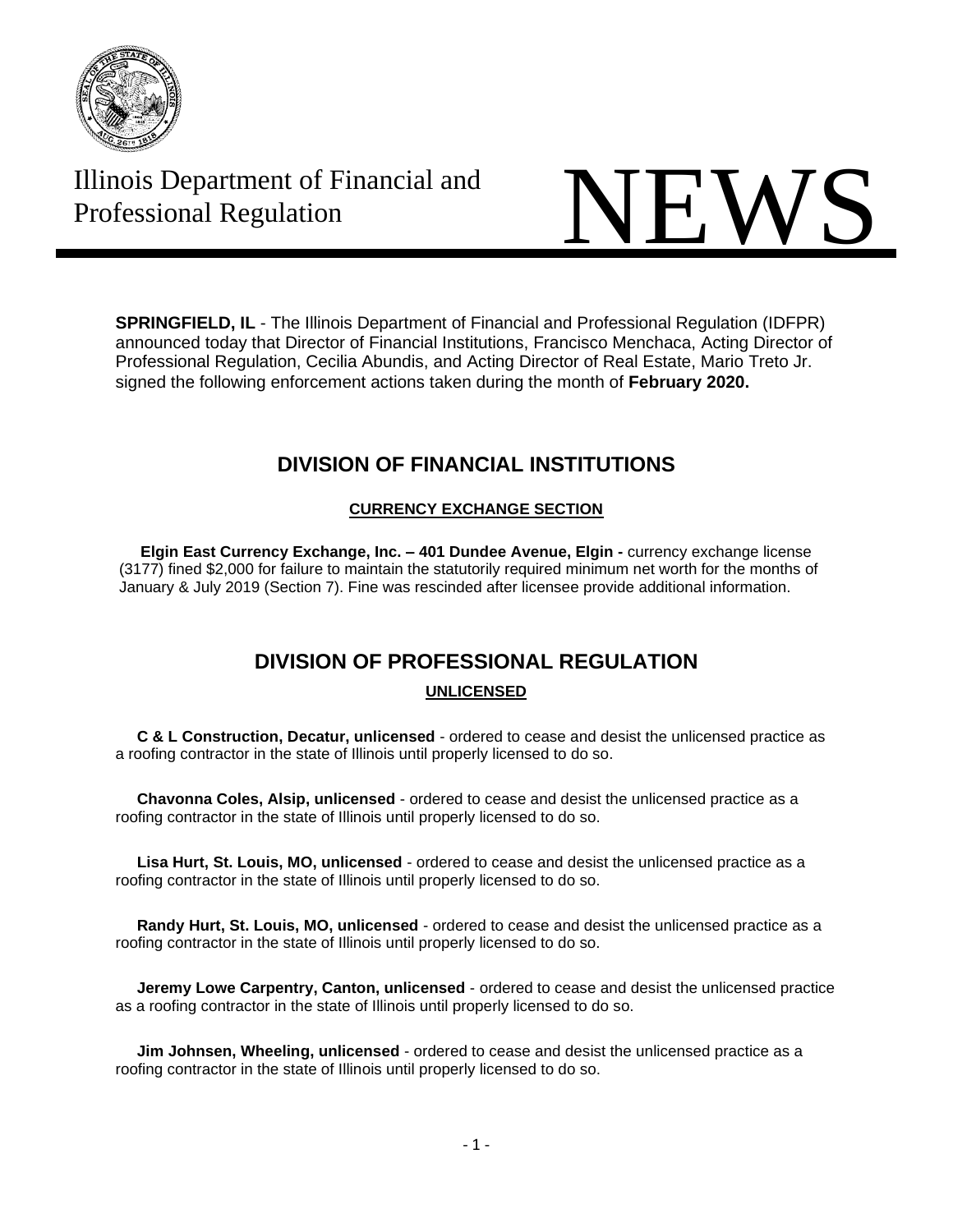**Don Kitterman, St. Charles, MO, unlicensed** - ordered to cease and desist the unlicensed practice as a roofing contractor in the state of Illinois until properly licensed to do so.

 **Lyle Morrison, Monticello, unlicensed** - ordered to cease and desist the unlicensed practice as a roofing contractor in the state of Illinois until properly licensed to do so.

 **Ruby Room, Chicago, unlicensed** - ordered to cease and desist the unlicensed operation of a shop/salon.

 **Jordan Swan, O'Fallon, unlicensed** - ordered to cease and desist the unlicensed practice as a roofing contractor in the state of Illinois until properly licensed to do so.

 **Leyli Torres, Chicago, unlicensed** - ordered to cease and desist the unlicensed practice of colon therapy beyond the scope of her massage therapy license.

 **Well Done Construction, Chicago, unlicensed** - ordered to cease and desist the unlicensed practice as roofing contractor in the state of Illinois until properly licensed to do so.

#### **ARCHITECT**

 **Frank Talbert, Park Ridge, 001016430 –** architect license suspended for failure to file and/or pay Illinois state income taxes.

#### **ATHLETIC TRAINER**

 **Mary Swantstrom, Chicago, 096004577 –** athletic trainer license suspended for failure to file and/or pay Illinois state income taxes.

#### **BARBER, COSMETOLOGY, ESTHETICS, HAIR BRAIDING & NAIL TECHNOLOGY**

 **Anna Garza, Joliet, 011317306** – cosmetology license suspended for failure to file and/or pay Illinois state income taxes.

 **Nicole Hill, Chicago, 011311959** - cosmetology license and **258000168**, hair braider license both placed in refuse to renew status based on unprofessional conduct and violation of Act (practicing on inoperative licenses).

 **Paige Knorst, DeKalb, 131011691** – esthetician license suspended for failure to file and/or pay Illinois state income taxes.

 **Ruifeng Malecki, Chicago, 011297186** – cosmetology license suspended for failure to file and/or pay Illinois state income taxes.

 **Clairstine Mickens, Lansing, 011183146** – cosmetology license suspended for failure to file and/or pay Illinois state income taxes.

 **Na'eema Muhammad, Chicago, 011320297** – cosmetology license suspended for failure to file and/or pay Illinois state income taxes.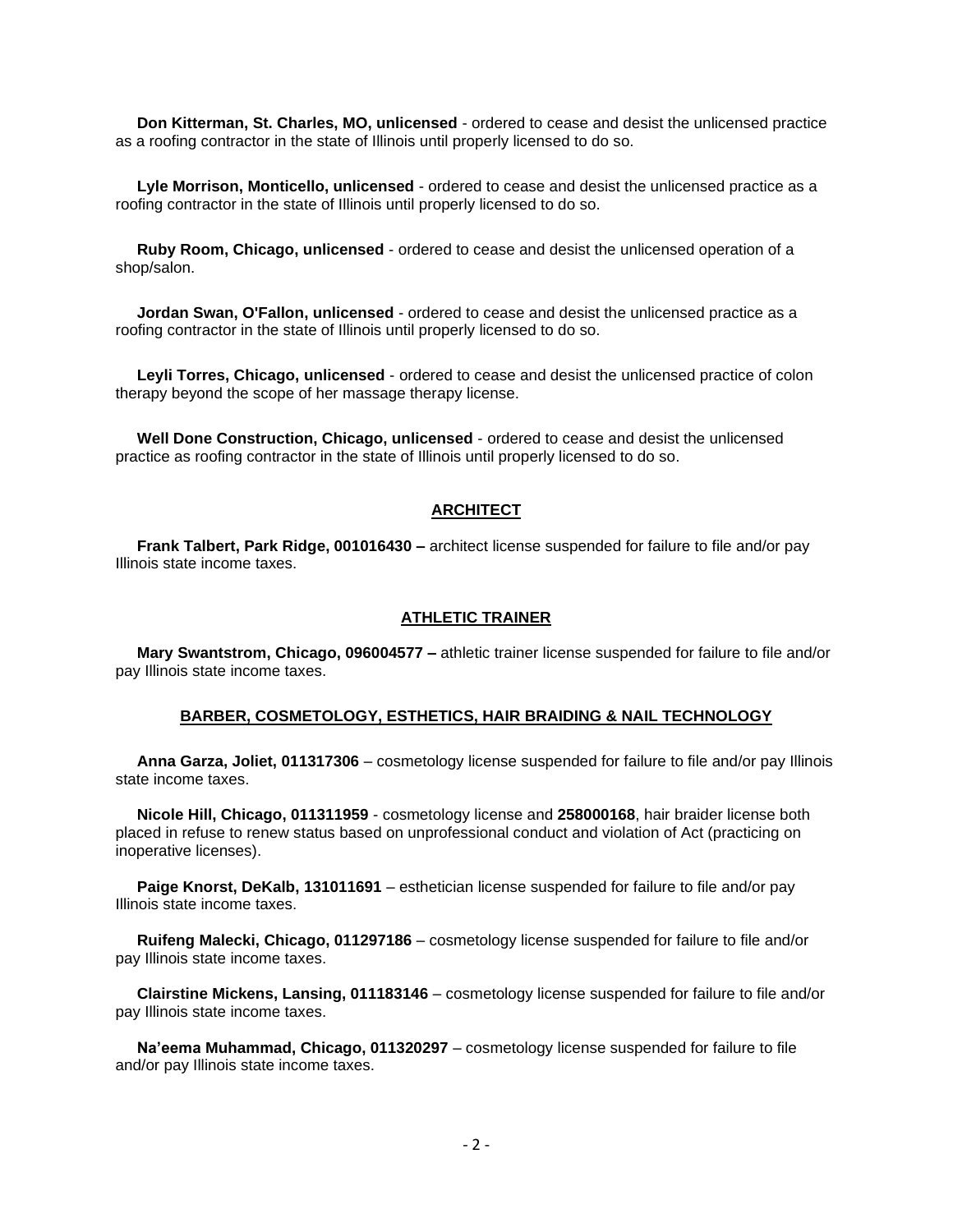**Brooke Osman, Creal Springs, 011299870** - cosmetology license suspended for failure to file and/or pay Illinois state income taxes.

 **Polish Nair Bar, Inc., Chicago, 189018886** - salon license reprimanded and fined \$250 based on violation of Act (operated as a salon prior to licensure).

 **Rachel's Nails, Inc., Chicago, 189017105** - salon license reprimanded and fined \$250 based on unprofessional conduct.

 **Thanh Van, Chicago, 131014744** - esthetician license issued with reprimand and fined \$750 based on material misstatements to Department.

 **Sharon Walker, Munster, IN, 131005559** - esthetician license suspended for failure to file and/or pay Illinois state income taxes.

 **Shuai Zhang, Chicago, 011app3637273** - cosmetology license issued with reprimand and fined \$500 for material misstatements to Department.

#### **DENTAL**

 **Aroon Pal, New Lenox, 019022659** - dental license fined \$50,000 and controlled substance license reprimanded due to his having engaged in the unlicensed practice of dentistry by providing dental services while his dental license was in suspended status, and for having prescribed controlled substances while his dental license was in suspended status.

 **Kenneth Rundle, Oak Brook, 019026857** - dental license reprimanded due to discipline received in the state of Indiana.

#### **DESIGN**

 **Prairie Tech, Ltd, Palatine, 184005535** - professional design firm license reprimanded for operating its business on a non-renewed pdf license for approximately 6 months before ultimately coming into compliance.

#### **PRIVATE DETECTIVE, PRIVATE ALARM, PRIVATE SECURITY & LOCKSMITH**

 **Robert Adams, Homer Glen, 129277889** - permanent employee registration card placed on nonreporting probation for two years due to a violation of the Act.

 **Takey Alexander, Chicago, 129389921** - permanent employee registration card placed in refuse to renew status for failure to appear for a disciplinary conference.

 **Samuel Arce, Chicago, 129240023** - permanent employee registration card placed in refuse to renew status for failure to appear for a disciplinary conference.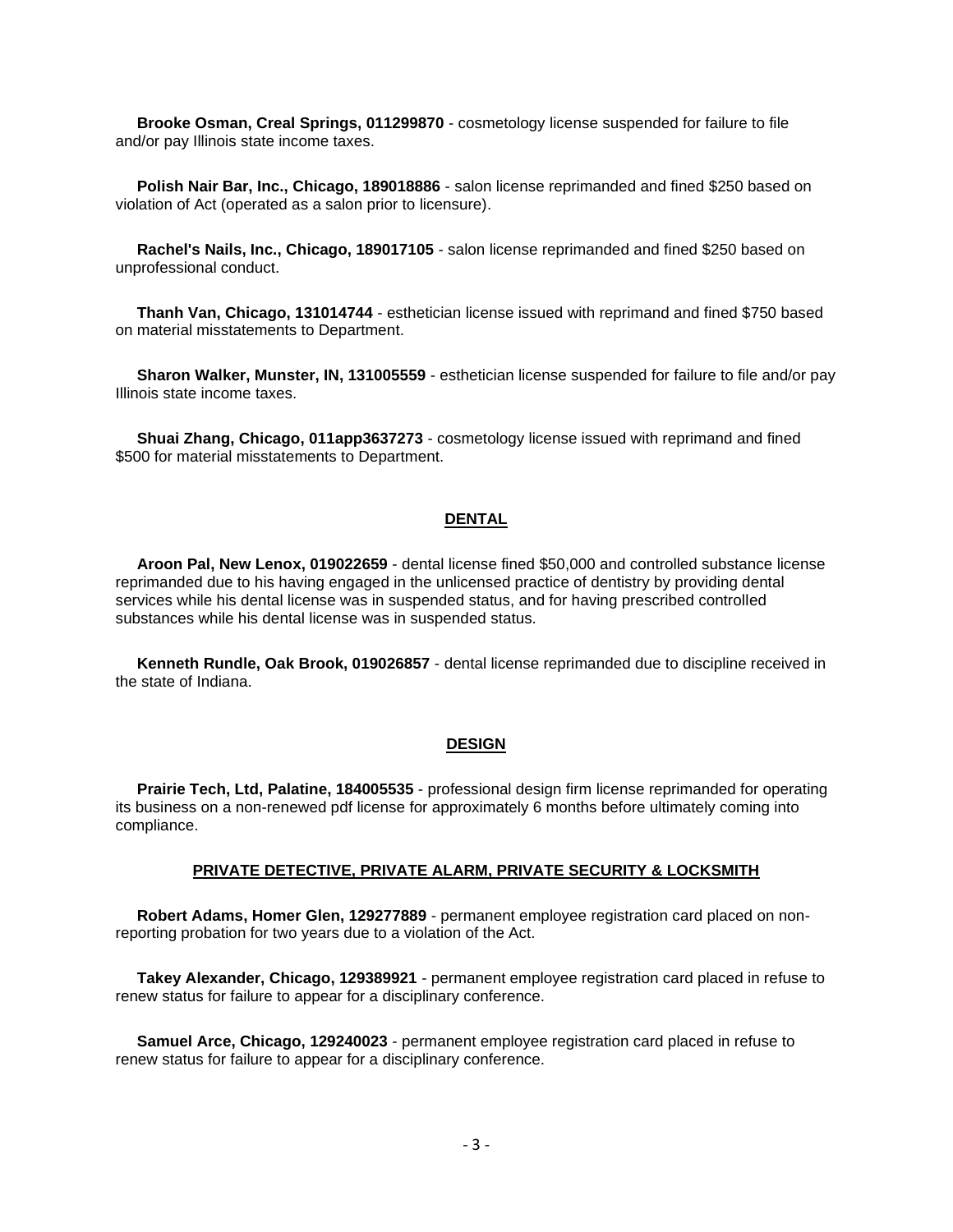**Nicole Badamo, Chicago, 129381655** - permanent employee registration card indefinitely suspended for prior violations of the Act.

 **Casey Baskin, Chicago, 129385906** - permanent employee registration card indefinitely suspended for prior violations of the Act.

 **Mervin Bethel, Chicago, 129340028** - permanent employee registration card restored to nonreporting probation for one year for violation of the Detective Act.

 **Muriel Bolden, Glendale Heights, 129440395** - permanent employee registration card suspended for failure to file and/or pay Illinois state income taxes.

 **Latonya Bostic-Ibarra, Chicago, 129196805** - permanent employee registration card placed in refuse to renew status for failure to appear for a disciplinary conference.

 **Lashawna Bundy, Chicago, 129442300** - permanent employee registration card suspended for failure to file and/or pay Illinois state income taxes.

 **Darrell Carrothers, Chicago, 129337983** - permanent employee registration card placed in refuse to renew status for failure to appear for a disciplinary conference.

 **Jeremiah Davis, Chicago, 129432083** – permanent employee registration card suspended for failure to file and/or pay Illinois state income taxes.

 **Willie Davis, Chicago, 129332269** - permanent employee registration card placed in refuse to renew status for failure to appear for a disciplinary conference.

 **Christopher Ellis, Chicago, 129399418** - permanent employee registration card indefinitely suspended for prior violations of the Act.

 **Tempest Evans, Chicago, 129360841** – permanent employee registration card suspended for failure to file and/or pay Illinois state income taxes.

 **Chantrell Fletcher, Chicago, 129434779** - permanent employee registration suspended for failure to file and/or pay Illinois state income taxes.

 **Wilson Gewarges, Northbrook, 129355167** – permanent employee registration card suspended for failure to file and/or pay Illinois state income taxes.

 **Patrick Gilmore, Chicago, 229083796** - firearm control card revoked due to failure to meet licensure requirements.

 **Ira Hammond, Chicago, 129447305** - permanent employee registration card issued and placed on non-reporting probation for two years for violation of the Detective Act.

 **Samuel Harrell, Chicago, 129233217** - permanent employee registration card placed in refuse to renew status for failure to appear for a disciplinary conference.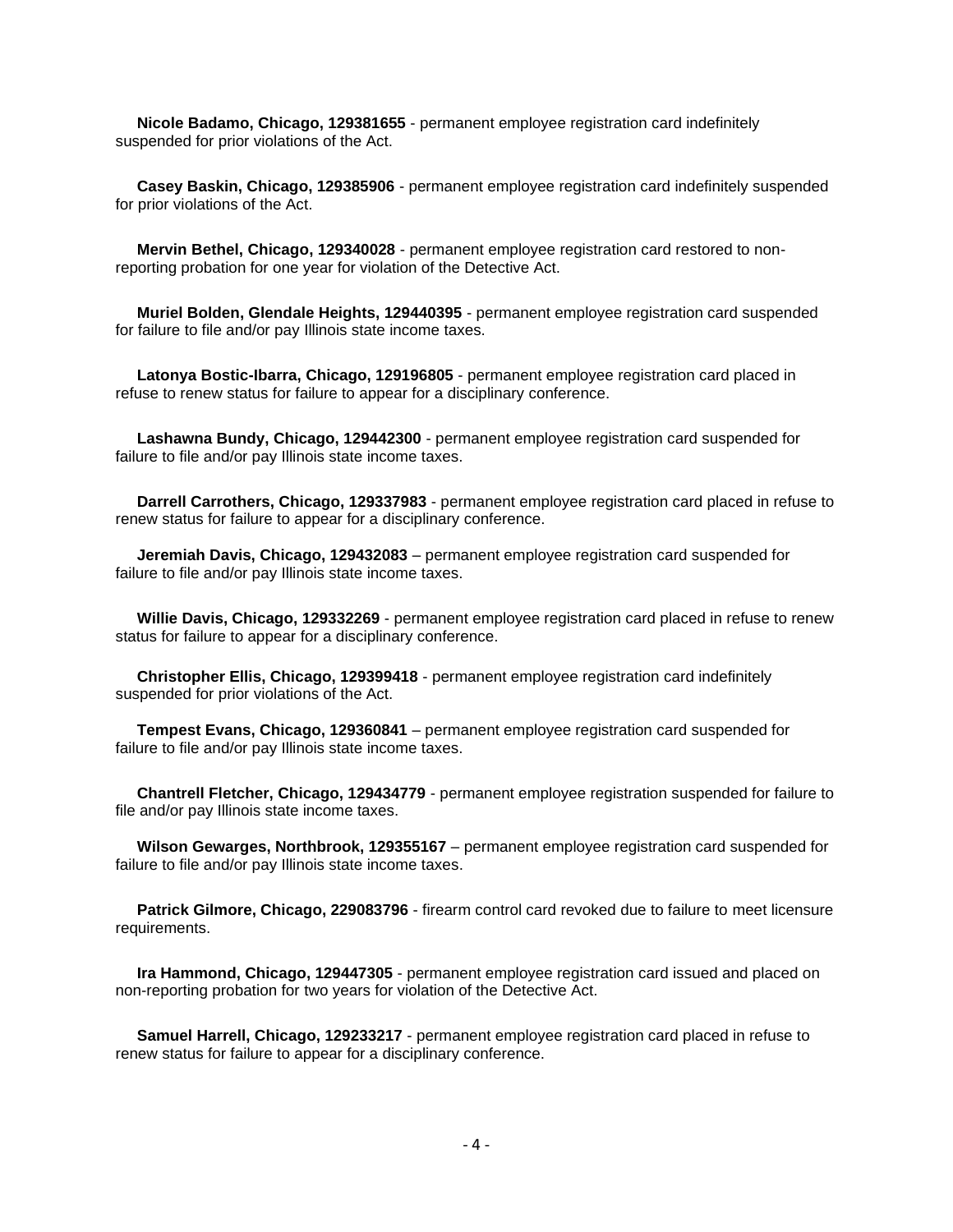**Ilton Hayes, Riverdale, 129167587** - permanent employee registration card placed in refuse to renew status for failure to appear for a disciplinary conference.

 **Teangela Mathis, Blue Island, 129397086** - permanent employee registration card placed in refuse to renew status for failure to appear for a disciplinary conference.

 **Marcus Miles, Chicago, 129175087** – permanent employee registration card suspended for failure to file and/or pay Illinois state income taxes.

 **Terry Mosby, Buffalo Grove, 129127988** - permanent employee registration card suspended for failure to file and/or pay Illinois state income taxes.

 **Jason Myers, Warrenville, 129353203** - permanent employee registration card placed in refuse to renew status for failure to appear for a disciplinary conference.

 **Junene Norman, Country Club Hills, 129259613** – permanent employee registration card suspended for failure to file and/or pay Illinois state income taxes.

 **Justin Peters, Skokie, 129381914** - permanent employee registration card indefinitely suspended for prior violation of the Act.

 **Kelly Phillips, Chicago, 129260534** – permanent employee registration card suspended for failure to file and/or pay Illinois state income taxes.

 **Jeremiah Rayford, Chicago, 129419500** - permanent employee registration card indefinitely suspended for prior violations of the Act.

 **Maxwell Reese, Marengo, 129402875** - permanent employee registration card placed in refuse to renew status for failure to appear for a disciplinary conference.

 **Daniel Roldan, Chicago, 129340158** - permanent employee registration card placed in refuse to renew status for failure to appear for a disciplinary conference.

 **Rommel Romero, Sumner, 129338127** - permanent employee registration card indefinitely suspended for prior violations of the Act.

 **Quetebo Rowan, Chicago, 129319239** – permanent employee registration card suspended for failure to file and/or pay Illinois state income taxes.

 **Le'Quan Smith, Chicago, 129404771** - permanent employee registration card placed in refuse to renew status due to prior violations of the Act.

 **Theresa Smith, Chicago, 129334035** - permanent employee registration card indefinitely suspended for prior violations of the Act.

 **Petrina Stamps, Wood Dale, 129223666** – permanent employee registration card suspended for failure to file and/or pay Illinois state income taxes.

 **Yasmine Thompson, Chicago, 129419291** – permanent employee registration card suspended for failure to file and/or pay Illinois state income taxes.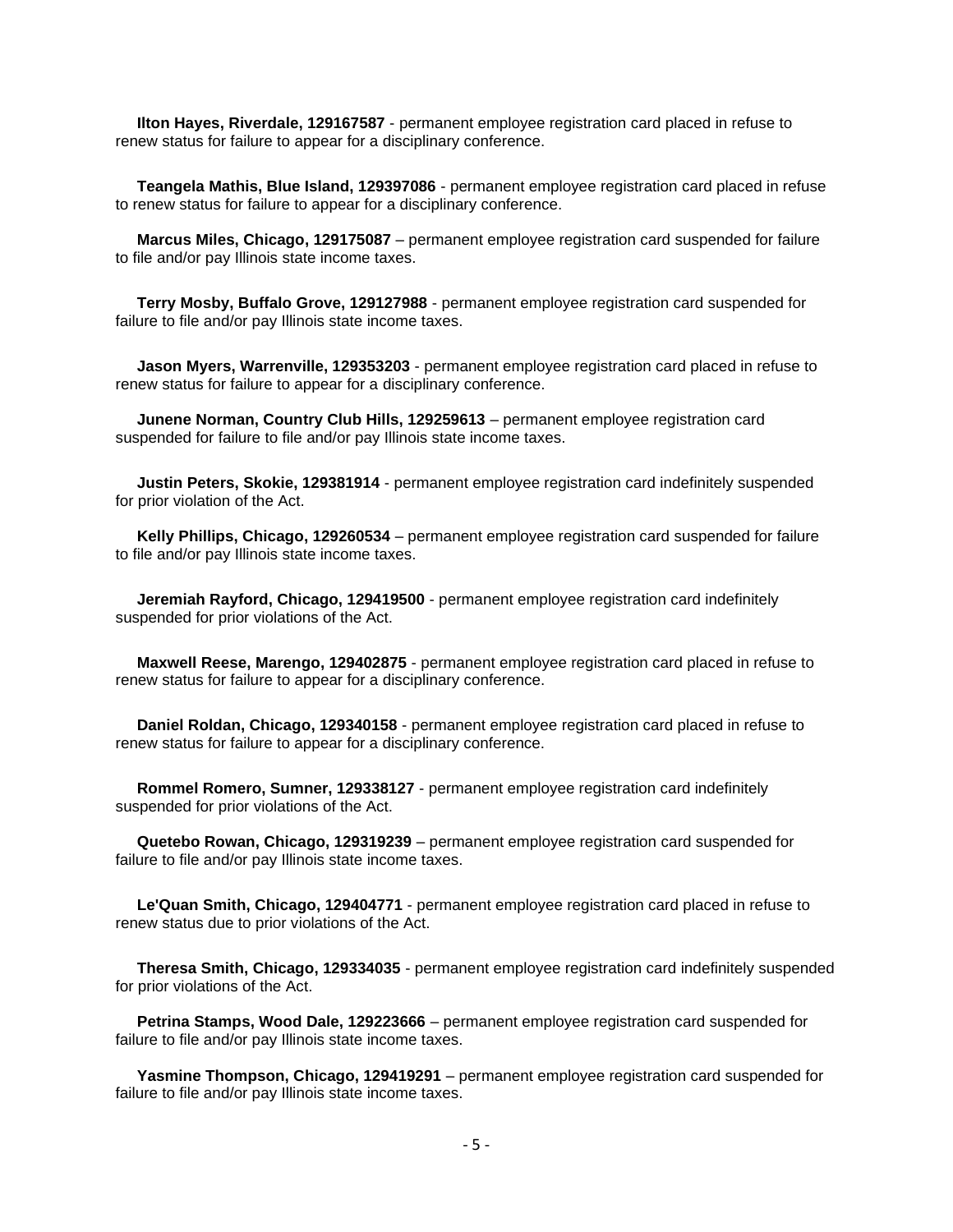**Vladimir Tsemekhman, Chicago, 129215571** - permanent employee registration card placed in refuse to renew status for failure to appear for a disciplinary conference.

 **Tiffany White, Harvey, 129296196** – permanent employee registration card suspended for failure to file and/or pay Illinois state income taxes.

 **Kyra Williams, Chicago, 129393223** - permanent employee registration card indefinitely suspended for prior violations of the Act.

#### **IL ROOFING CONTRACTOR**

 **CD Strong Construction Incorporated, Western Springs, 104015053** - roofing contractor license reprimanded and fined \$3,500 based on aiding and assisting unlicensed practice of roofing contracting.

 **Drozd Roofing Inc., Arlington Heights, 104015212** - roofing contractor license reprimanded and fined \$2,000 imposed based on allegations of aiding and assisting unlicensed practice of roofing contracting.

 **Ekhoff Builders, Inc., North Pekin, 104017297** - roofing contractor license reprimanded and fined \$3,500 based on aiding and assisting unlicensed practice of roofing contracting.

 **Empire Renovation Inc., Chicago, 104015323** - roofing contractor license reprimanded and fined \$5,000 for aiding and assisting the unlicensed practice of roofing contracting.

 **Matrix Exteriors, LLC, Naperville, 104017765** - roofing contractor license reprimanded and fined \$5,000 based on aiding and assisting unlicensed practice of roofing contracting.

 **Joseph VanMatre, Monroe, WI, 105009010** - roofing qualifying party designation indefinitely suspended but stayed and then placed on probation for two years with conditions based on unprofessional conduct and violation of the Act.

#### **MARRIAGE & FAMILY THERAPY**

 **Amy Douglass, Homewood, 166000582** - marriage and family therapy license suspended for failure to file and/or pay Illinois state income taxes.

#### **MASSAGE THERAPY**

 **Lingling Hu, Evanston, 227021726** - massage therapy license issued and placed on non-reporting probation for one year due to violation of the Illinois Massage Licensing Act.

 **Danielle Boaz, Belleville, 227021727** - massage therapy license issued and placed on non-reporting probation for two years due to violation of the Illinois Massage Licensing Act.

 **Ok Sun Friedel, Downers Grove, 227000267** – massage therapy license suspended for failure to file and/or pay Illinois state income taxes.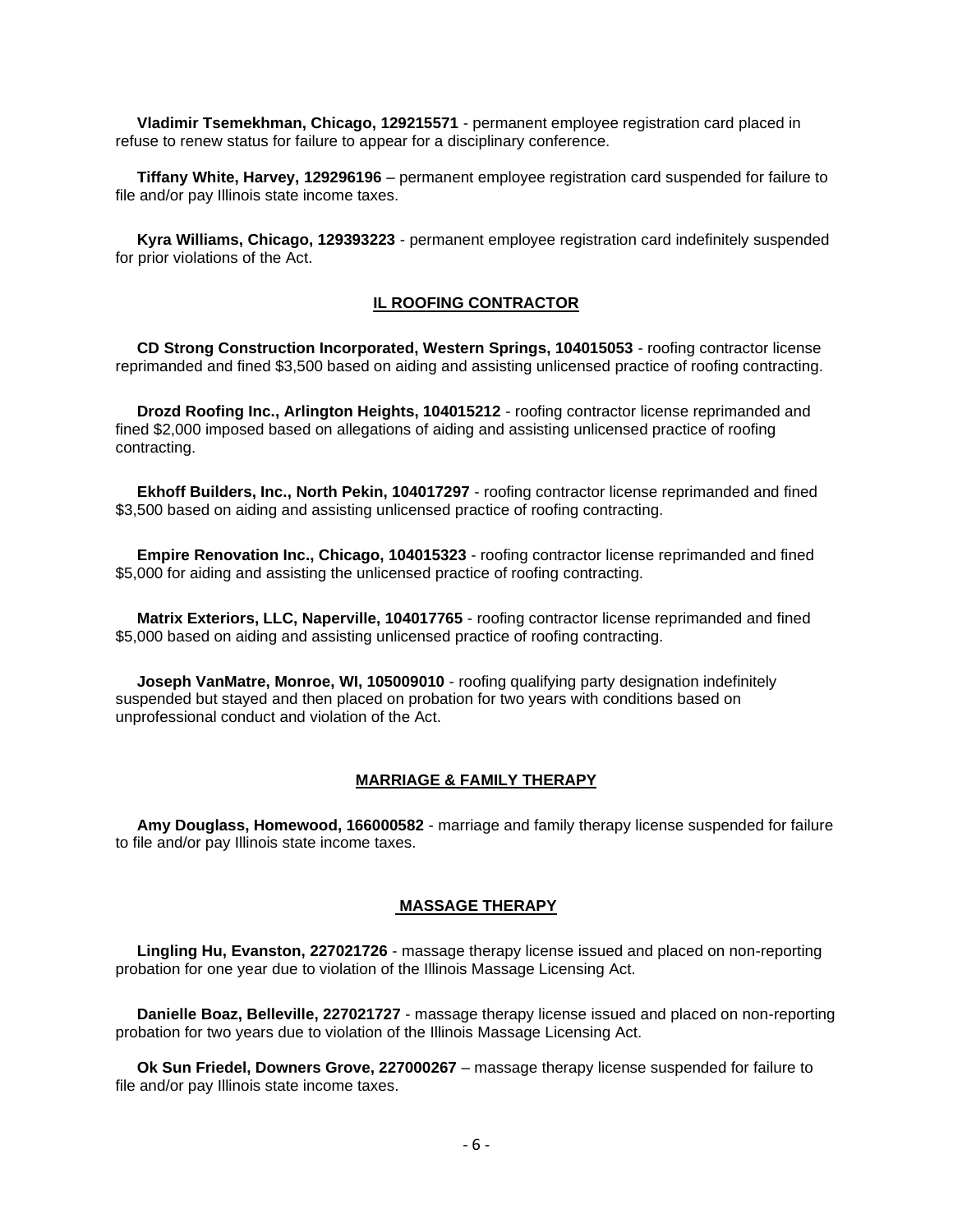**Conor MacDonald, Chicago, 227017958** – massage therapy license suspended for failure to file and/or pay Illinois state income taxes.

 **Brito Yazbeth, Chicago, 227021717** - massage therapy license issued and placed on non-reporting probation for two years as the result of unprofessional conduct.

#### **MEDICAL**

 **Lee Bee, Sesser, 036125672** - physician and surgeon license indefinitely suspended for a minimum of 18 months retroactive to October 17, 2019 for violation of the Department's probation and issues arising out of dispensing of medication in his private practice.

 **Hatem Dajani, Wilmette, 036151982** - physician and surgeon license issued with reprimand due to a guilty plea to a wire fraud offense in the Northern District of Ohio in July 2009.

 **Paul Harnetty, Lombard, 036107380** - physician and surgeon license permanently revoked due to conviction of two counts of sexual assault in the second degree and being required to register under the Wyoming Sex Offender Registration Act.

 **Anthony Horwitz, Banockburn, 036070480** - physician and surgeon license suspended for failure to file and/or pay Illinois state income taxes.

 **Shaun Kink, Bloomington, 036141813** - physician and surgeon license temporarily suspended for sexual misconduct in the practice of medicine that led to pending criminal charges in McLean County, Illinois.

 **James Lundy, O'Fallon, 036123620** - physician and surgeon license suspended for failure to file and/or pay Illinois state income taxes.

 **Brian Lynch, Chicago, 036071689** - physician and surgeon license and controlled substance license is temporarily suspended for inappropriate controlled substance prescribing to patients of his private practice.

 **Joseph Nieves, Miami, FL, 036app3736544** - physician and surgeon license issued with a reprimand due to termination from a residency program for unprofessional conduct. Additionally, applicant must take and pass all five topics of the Ethics and Boundaries Post-Licensure (EBAS) Essay Examination within six months of the issuance date of his physician and surgeon license.

 **Phillip O'Connor, Kankakee, 036app3905117** - physician and surgeon license to be issued and placed on indefinite probation for a minimum of two years and applicant must take and pass all five sections of the Ethics and Boundaries Assessment Services (EBAS) exam within 12 months due to being placed on academic probation and then subsequently terminated from his residency program.

 **Ahmed Saad, Maywood, 125071559** - temporary medical permit reprimanded due to termination from Loyola/Hines Geriatric Fellowship in July 2018 for violation of program policy related to unexcused absence.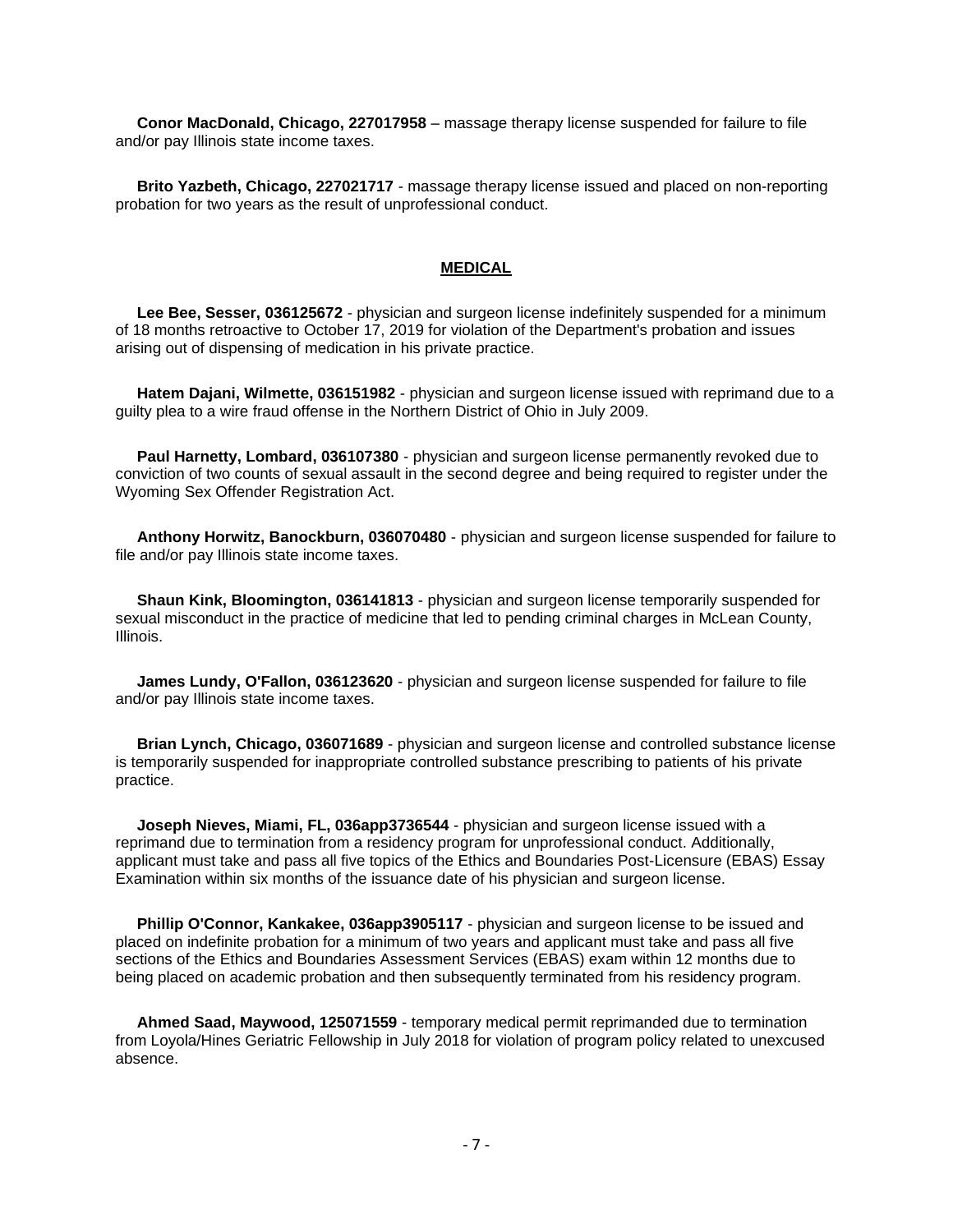**Sergei Shushunov, Buffalo Grove, 036070073** - physician and surgeon license suspended for failure to file and/or pay Illinois state income taxes.

 **Alok Trivedi, Streamwood, 038009757** - chiropractor license revoked for practicing on a suspended license and for unprofessional conduct.

 **Alyssa Van Dyke, Chicago, 036132792** - physician and surgeon license suspended for failure to file and/or pay Illinois state income taxes.

#### **NURSING**

 **Amanda Adams, Wilmette, 041396857** – registered professional nurse license suspended for 60 days with continuing education conditions in the area of proper care for special needs patients and appropriate responses to behavioral challenges, followed by being placed on indefinite probation for a minimum of three years after respondent slapped a special needs student under her care on the back; was arrested for battery; named by the Illinois Department of Children and Family Services as a perpetrator of abuse; and terminated from her place of employment.

 **Marlo Albrecht, Moline, 041213552** - registered professional nurse license is placed in refuse to renew status due to respondent's Iowa sister state discipline.

 **Stephanie Baboulis, Staten Island, NY, 041325036** - registered professional nurse license placed in refuse to renew status due to a sister state discipline and failure to report said discipline to the Department.

 **Cynthia Baird, Rochester, MN, 041244930** - registered professional nurse license placed in refuse to renew status due to respondent's Missouri sister state discipline.

 **Christina Colasanto, St. Charles, MO, 041477480** - registered professional nurse license reprimanded due to Missouri sister-state discipline and failure to report.

 **Marie Comer-Grow, DeKalb, 043081908** - practical nurse license suspended for failure to file and/or pay Illinois state income taxes.

 **Daniel Connolly, Tinley Park, 041359683** - registered nurse license and **209010854**, certified registered nurse anesthetist license restored to indefinite probation for a minimum of four years and advanced practice nursing-controlled substance license placed on indefinite probation for a minimum of one year.

 **Tiffany Dodson, Caseyville, 043088781** - practical nurse license indefinitely suspended due to unprofessional conduct.

 **Marilyn Garner, Sodus Point, NY, 041429521** - registered nurse license suspended for failure to file and/or pay Illinois state income taxes.

 **Clifton Goodenough, Glendale, AZ, 041260726** - registered professional nurse license placed in refuse to renew status due to a sister state discipline and failure to report said discipline to the Department.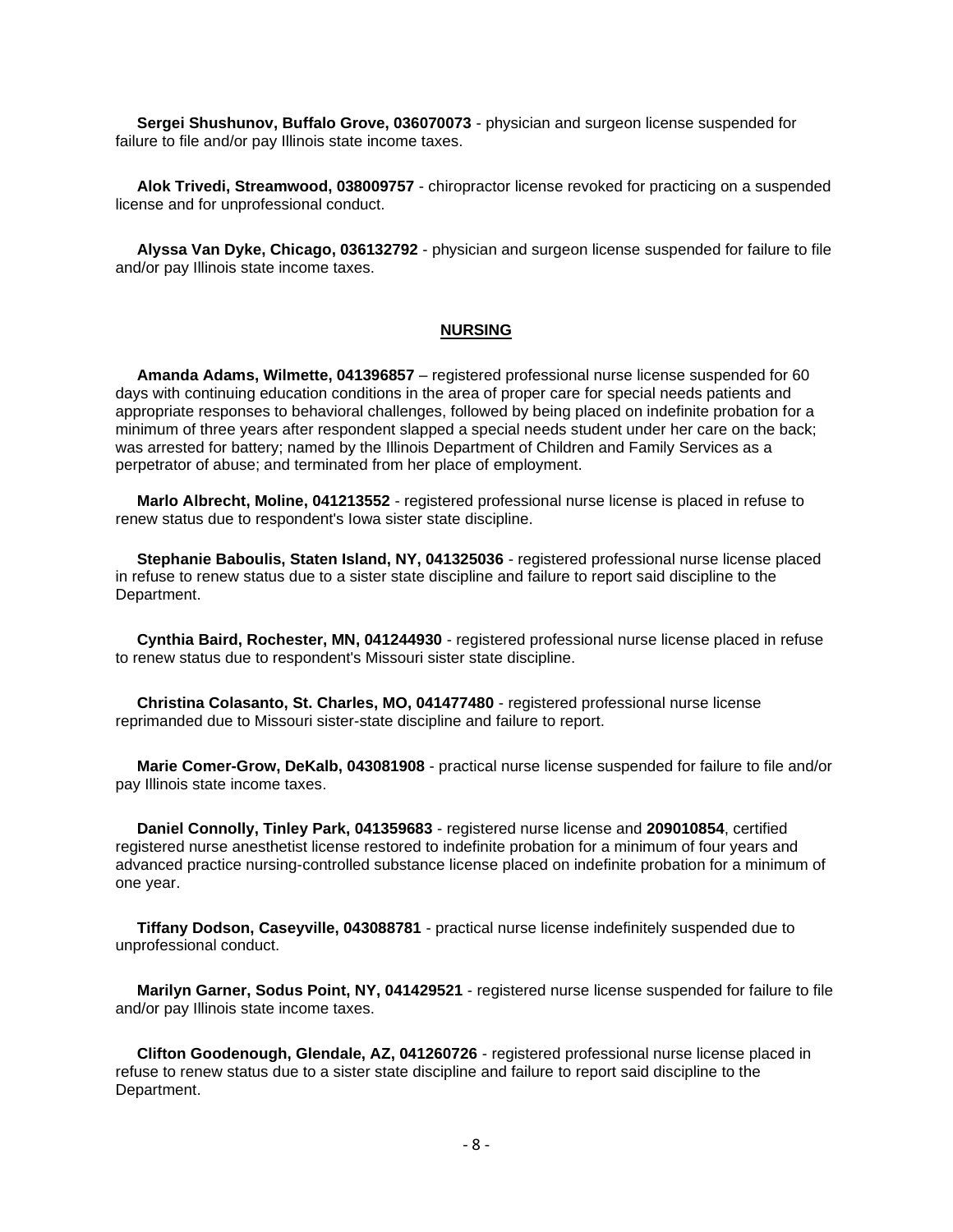**Suzan Graham, Quincy, 041287239** - registered professional nurse license revoked and fined \$1,000 as a result of respondent having pled guilty to, and being found guilty of, theft, a class 3 felony, and having been sentenced to "second chance probation" with conditions that required respondent to pay restitution in the amount of \$11,078.32 to the facility. The sentence was based upon respondent's acts and/or omissions at a facility in the state of Illinois in which respondent was paid for shifts she did not work. Respondent was terminated from the facility and failed to report the termination to the Department.

 **Tina Hanke, Richview, 043109259** - practical nurse license suspended for failure to file and/or pay Illinois state income taxes.

 **Audrey Henderson, Chicago, 043071615** - practical nurse license suspended for failure to file and/or pay Illinois state income taxes.

 **Rashida Lewis, Bryant, AR, 041391339** - registered professional nurse license indefinitely suspended for a minimum of two years due to a sister state discipline in Arizona.

 **Katherine Lindsey, Chicago, 041228982** - registered nurse license suspended for failure to file and/ or pay Illinois state income taxes.

 **Sunita Lyon, Lake in the Hills, 041324359** - registered professional nurse license reprimanded due to respondent's sister state discipline.

 **Christine McBride, Oakwood, 043113581** - licensed practical nurse license voluntarily and permanently surrendered due to unprofessional conduct.

 **Andrew Mueller, Champaign, 041388286** - registered professional nurse license and **209014714**, advanced practice nurse license indefinitely suspended due to unprofessional conduct, theft of controlled substances, unlawful use of a controlled substance, and failure to report a resignation.

 **Brooke Osman, Marion, 043122198** - practical nurse license suspended for failure to file and/or pay Illinois state income taxes.

 **Julie Prunchak, Walcott, IA, 041433510** - registered professional nurse license is reprimanded due to respondent's sister state discipline.

 **Hilary Rawlings, Mattoon, 041440017** - registered professional nurse license has been placed under a Chaperone Order as a result of being charged with a forcible felony.

 **Roxane Rice, Freeport, 041305330** - registered professional nurse license reprimanded for engaging in unprofessional conduct in that respondent told a patient respondent would send the patient to the hospital if she didn't activate her call light when assistance was needed, in violation of the Illinois Nurse Practice Act, and for failure to report an adverse final action (termination) of a health care institution to the Department.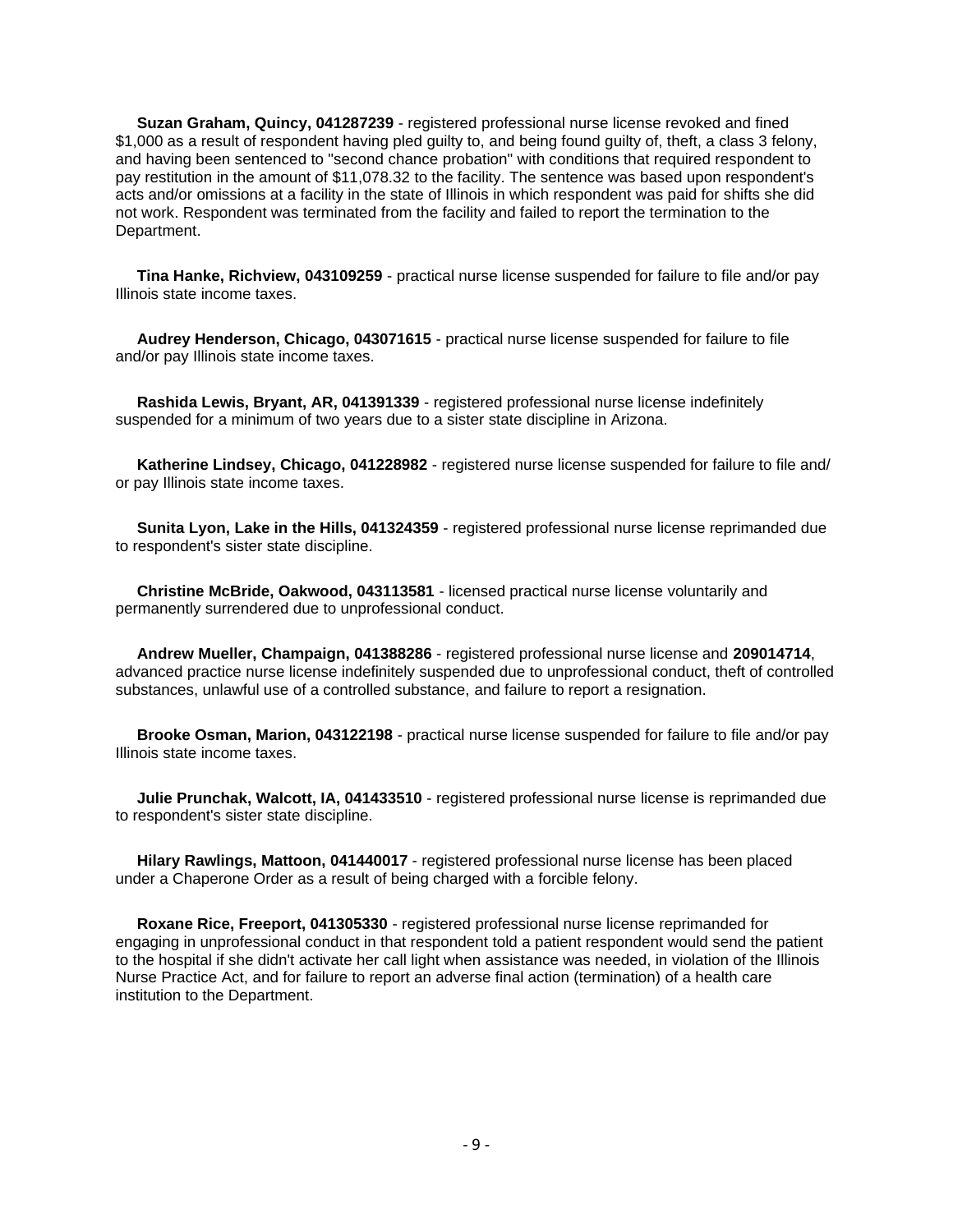**Molly Rodden, Normal, 041390398** - respondent's registered professional nurse license, 043102208, practical nurse license and 209011748, advanced practice nurse license is placed in refuse to renew status due to respondent's Oregon sister state discipline.

 **Tomeka Rone, St. Anne, 043085645** - practical nurse license reprimanded and ordered to complete continuing education (CE) courses entitled "Ethics of Nursing Practice", "Documentation, a Critical Aspect of Patient Care" and "Disciplinary Actions, What Every Nurse Should Know" as a result of respondent having forged a doctor's signature in 2016 to excuse a patient from returning to work.

 **Sheila Tool, St. Joseph, 041285893** - registered professional nurse license indefinitely suspended due to violation of probation.

 **Melissa Williams, Matteson, 041238902** - registered professional nurse license suspended for failure to file and/or pay Illinois state income taxes.

 **Cynthia Woods, Taylorville, 041373510** - registered professional nurse license indefinitely suspended for a minimum of three years with conditions to restore, due to unlawful theft of drugs or narcotics and failure to repot termination from employment to the Department, which is an adverse final action by a health care institution.

 **Stacie Zoph, Eldorado, 043087895** - practical nurse license indefinitely suspended due to diversion of controlled substances.

#### **OCCUPATIONAL THERAPY**

 **Andrew Locke, Elgin, 057001872** - certified occupational therapy assistant license automatically indefinitely suspended for violating a certain probationary condition of a February 15, 2013 consent order.

#### **PHARMACY**

 **Absolute Veterinary Compounding LLC, Weatherford, TX, 054019806** - pharmacy license reprimanded and fined \$5,000 due an adverse action received in the State of Louisiana.

 **Samella Bass, Country Club Hills, 049119722** - pharmacy technician license suspended for failure to file and/or pay Illinois state income taxes.

 **Peggy Cooper, Edwardsville, 049153974** - pharmacy technician license suspended for failure to file and/or pay Illinois state income taxes.

 **DrugSource Inc, Elk Grove Village, 054016204** - pharmacy license reprimanded and fined \$4,000 due to respondent's Hawaii and Louisiana sister state disciplines.

 **Key Compounding Pharmacy, Federal Way, WA, 054016440** - compounding pharmacy license is reprimanded due to respondent's Missouri sister state discipline.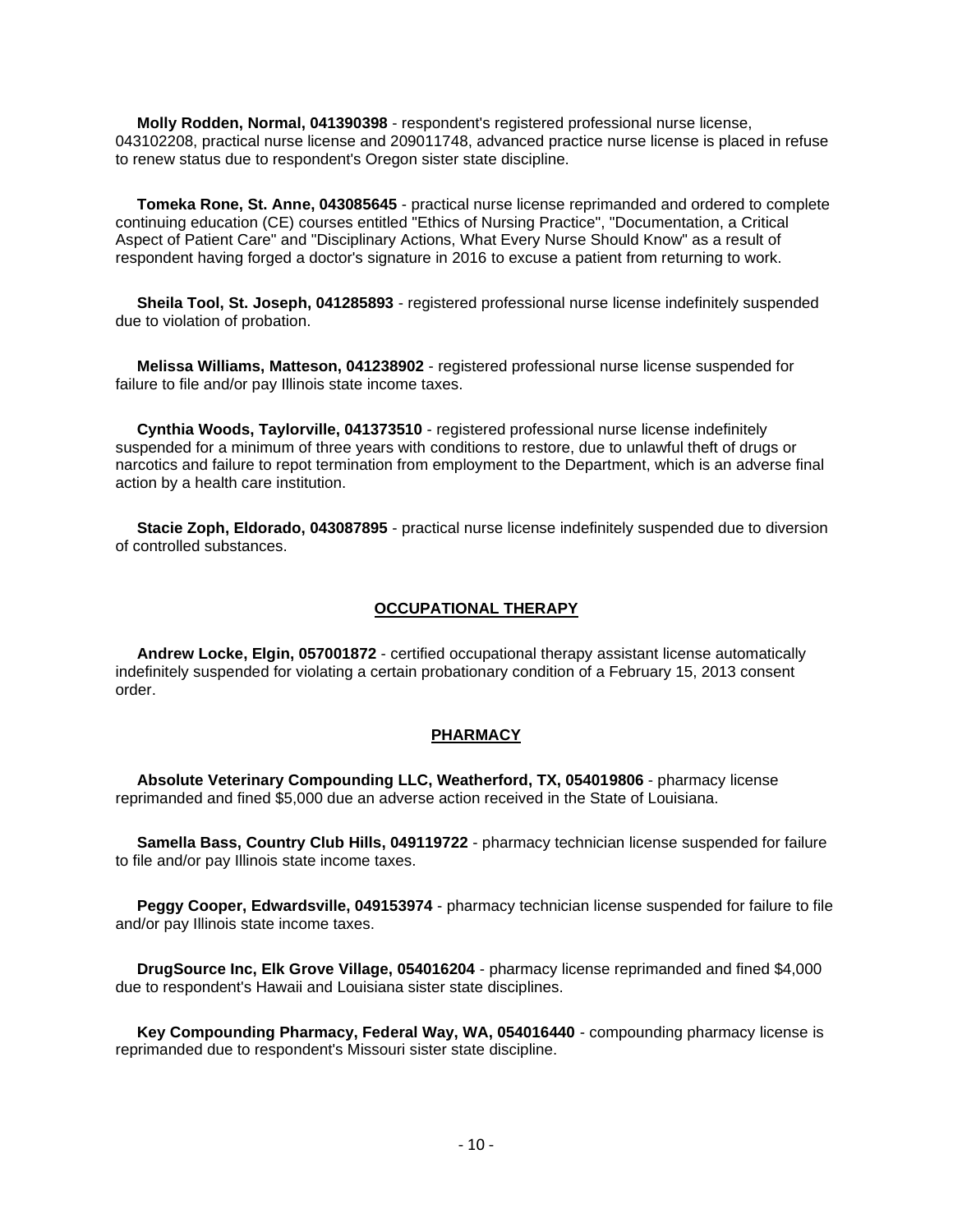**Ignacio Marchan, Chicago, 049151184** - pharmacy technician license placed in refuse to renew status due to a felony conviction.

 **Zachary Schnur, Edwardsville, 049215645** - pharmacy technician license placed in refuse to renew status due to unprofessional conduct while working in a CVS pharmacy.

 **Shopko Stores, Mt. Carmel, 054018574** - pharmacy license indefinitely suspended for a minimum of one year due to its failure to report a change in Pharmacist-in-Charge in writing 30 days in advance of the change date.

 **David Vidovic, Lemont, 051029685** - pharmacist license suspended for failure to file and/or pay Illinois state income taxes.

 **Terrance Young, Chicago, 049252390** - pharmacy technician license suspended for failure to file and/or pay Illinois state income taxes.

#### **PHYSICAL THERAPY**

 **Brian Hinton, Nashua, NH, 070005794** - physical therapy license placed in refuse to renew status for failing to timely file a written request for a hearing to contest the placement of his physical therapy license.

#### **PODIATRIC MEDICAL**

 **Annessa Blackmun, Northbrook, 016005464** - podiatry physician license indefinitely suspended for a healthcare fraud conviction.

#### **PROFESSIONAL COUNSELOR**

 **Ryan Tomas, Las Vegas, NV, 178010953** - professional counselor license suspended for failure to file and/or pay Illinois state income taxes.

#### **PUBLIC ACCOUNTANT**

 **Kevin Wydra, Batavia, 065031250** - certified public accountant license reprimanded as a result of a December 21, 2018 Securities Exchange Commission (SEC) Order which indefinitely suspended Respondent's SEC practice privileges for minimum of one year for failure to exercise due professional care in performance of professional services related to respondent's role as a quality reviewer of an audit engagement.

#### **PROFESSIONAL ENGINEERS**

 **Dustin Anderson, San Clements, 061028299** – enrolled professional engineer intern license suspended for failure to file and/or pay Illinois state income taxes.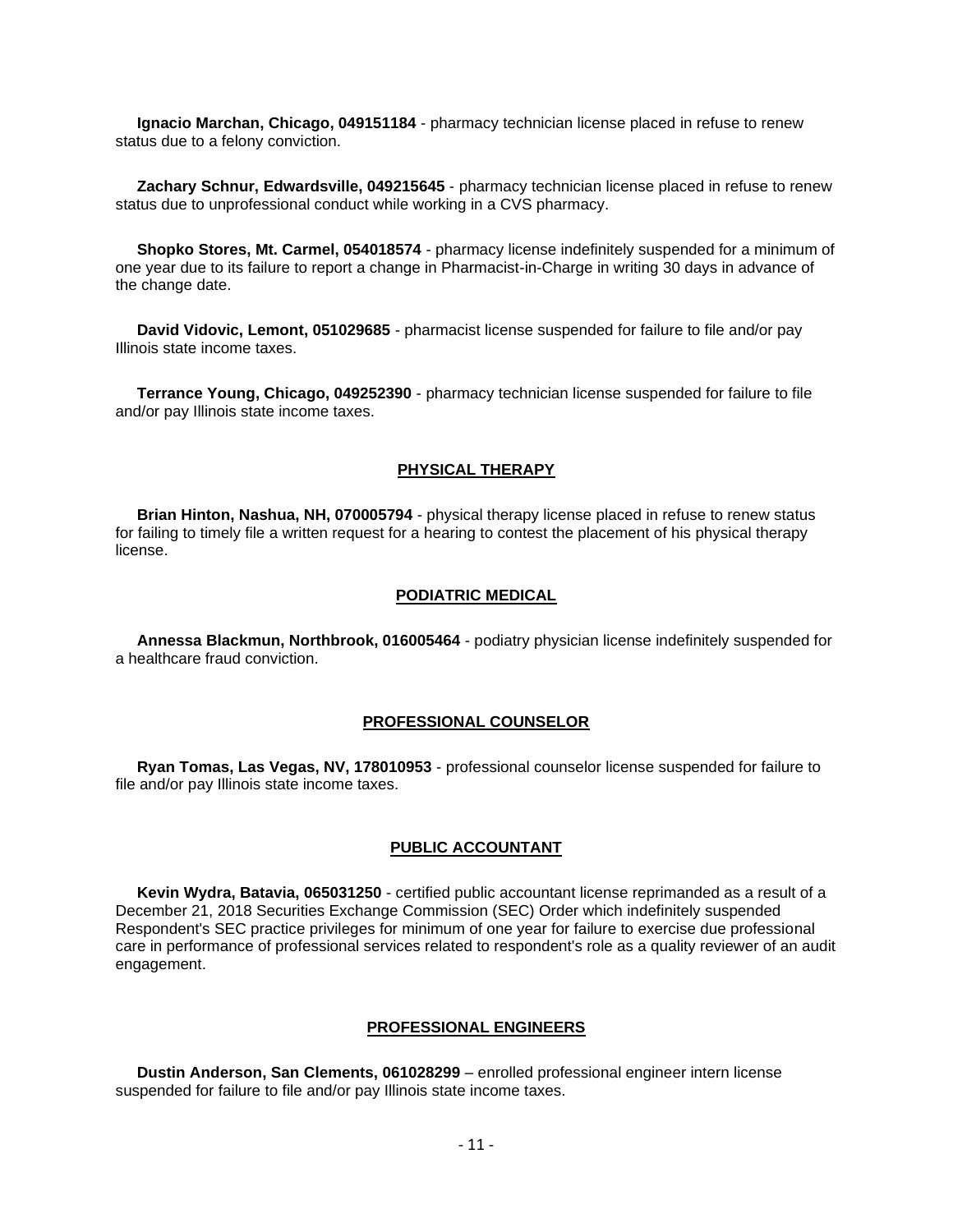**John Bowers, Libertyville, 061021133** – enrolled professional engineer intern license suspended for failure to file and/or pay Illinois state income taxes.

 **Haitao Yao, Vernon Hills, 062051359** – professional engineering license fined \$500 for failing to provide sufficient proof of completion for all 30 of the required professional engineering continuing education hours for the 2009-2011 reporting period.

#### **SHORTHAND REPORTER**

 **Renee Kerr, Olympia Fields, 084001508 –** certified shorthand reporter license suspended for failure to file and/or pay Illinois state income taxes.

#### **VETERINARY**

 **Jennifer Goessling, Baltimore, MD, 090010138** - veterinary license is reprimanded due to respondent's Maryland sister state discipline.

 **Raymond Heinrichs, Makanda, 090005258** - veterinary license suspended for failure to file and/or pay Illinois state income taxes.

#### **DIVISION OF REAL ESTATE**

#### **APPRAISAL**

 **Nations Valuation Services Inc, Columbus OH, 558000023** - appraisal management company reprimanded and fined \$3,000 for having removed an appraiser from its Panel of Appraisers while simultaneously deeming the appraiser ineligible for assignments and refusing to pay the appraiser for certain assignments completed pursuant to Appraisal Engagement Letters.

#### **HOME INSPECTOR**

 **Josh Hajostek, Aledo, 450011031** - home inspector license surrendered for failure to complete continuing education prior to renewing the license and for stating on the renewal application that the continuing education had been completed.

 **Stuart Keeshin, Chicago, 450000471** - home inspector license fined \$500 for failure to complete continuing education prior to renewing the license and for stating on the renewal application that the continuing education had been completed.

 **Joe Richmond, Chicago, 450003929** - home inspector license fined \$500 for failure to complete continuing education prior to renewing the license and for stating on the renewal application that the continuing education had been completed.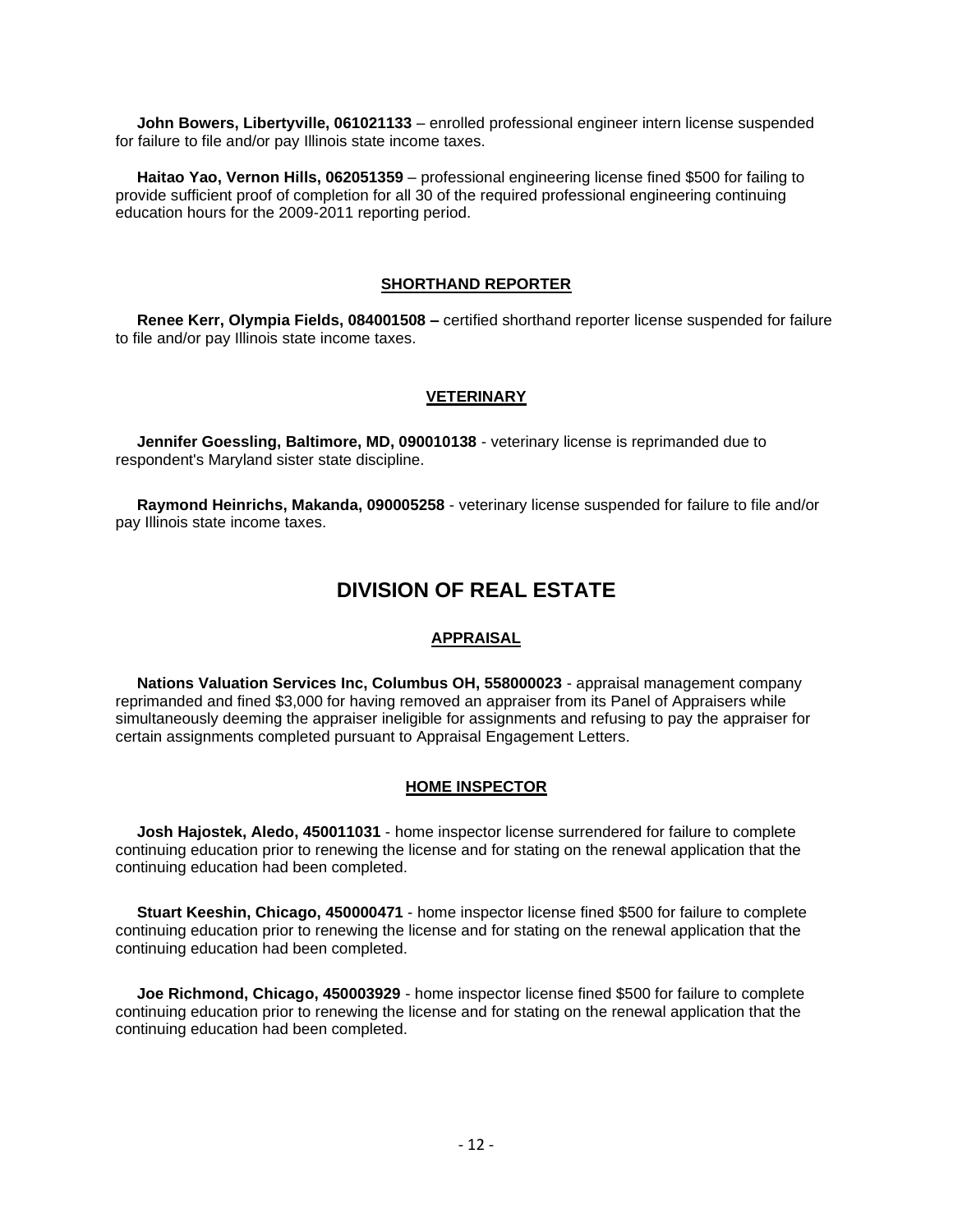**Brian Riordan, Chicago, 450010701** - home inspector license surrendered for failure to complete continuing education prior to renewing the license and for stating on the renewal application that the continuing education had been completed.

#### **REAL ESTATE**

 **Mary Eileen Aalrust, Oak Brook, 471020130** - real estate managing broker license suspended for failure to file and/or pay Illinois state income taxes.

 **William Abplanalp, Palatine, 475122916** - real estate broker license suspended for failure to file and/or pay Illinois state income taxes.

 **Frederick Brendel Jr, Antioch, 471003886** - real estate managing broker license surrendered for failure to complete continuing education prior to renewing the license and for stating on the renewal application that the continuing education had been completed.

 **Travis Campbell, Chicago, 471019274** - real estate managing broker license surrendered for failure to complete continuing education prior to renewing the license and for stating on the renewal application that the continuing education had been completed.

 **Mario Castaneda, Westmont, 475165556** - real estate broker license suspended for failure to file and/or pay Illinois state income taxes.

 **Michael Cello, Chicago, 475110942** - real estate broker license suspended for failure to file and/or pay Illinois state income taxes.

 **Jason Dell, Chicago, 475169587** - real estate broker license suspended for failure to file and/or pay Illinois state income taxes.

 **Christopher Feurer, Chicago, 471005650** - real estate managing broker license fined \$1500 for failure to complete continuing education prior to renewing the license and for stating on the renewal application that the continuing education had been completed.

 **Dontes Gartley, Chicago, 475173999** - real estate broker license suspended for failure to file and/or pay Illinois state income taxes.

 **Brezka Glenn, Buffalo Grove, 471016261** - real estate managing broker license suspended for failure to file and/or pay Illinois state income taxes.

 **Lyn Hamper, Aurora, 471000201** - real estate managing broker license surrendered for failure to complete continuing education prior to renewing the license and for stating on the renewal application that the continuing education had been completed.

 **Ronald Hansen, Chicago, 471016798** - real estate managing broker license suspended for failure to file and/or pay Illinois state income taxes.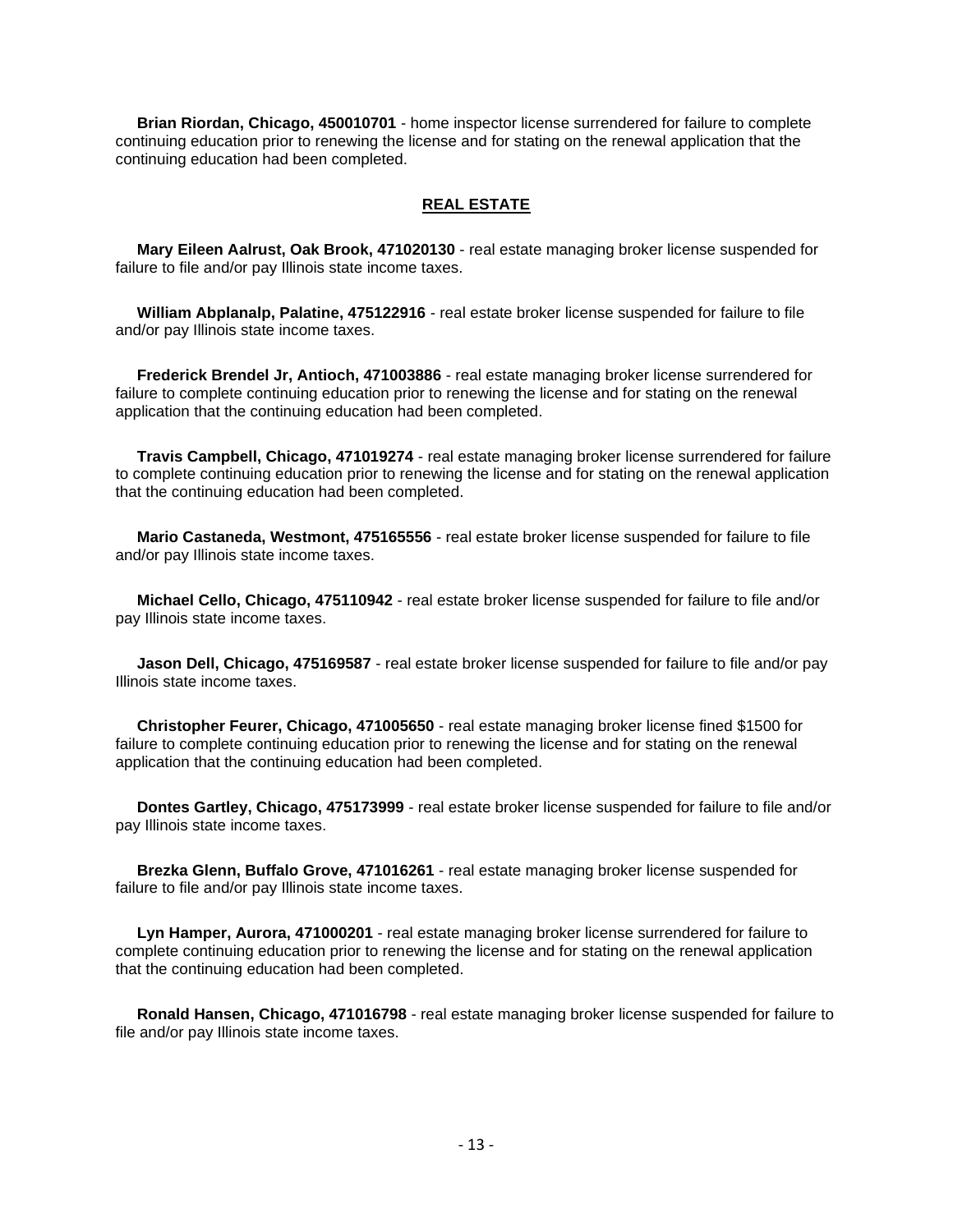**Joan Janiczek, Park Forest, 471009475** - real estate managing broker license surrendered for failure to complete continuing education prior to renewing the license and for stating on the renewal application that the continuing education had been completed.

 **Mark Jensen, Naperville, 475147839** - real estate broker license suspended for failure to file and/or pay Illinois state income taxes.

 **Michael Keefe, Lake Geneva WI, 471004975** - real estate managing broker license surrendered for failure to complete continuing education prior to renewing the license and for stating on the renewal application that the continuing education had been completed.

 **Andrew Krajewski, Kenilworth, 475178936** - real estate broker license suspended for failure to file and/or pay Illinois state income taxes.

 **Magen Lane, Seymour, 475175028** - real estate broker license suspended for failure to file and/or pay Illinois state income taxes.

 **Mike Mangan, Western Springs, 475146545** - real estate broker license suspended for failure to file and/or pay Illinois state income taxes.

 **Suzannah Martin, Evanston, 475154310** - real estate broker license suspended for failure to file and/or pay Illinois state income taxes.

 **Sharon McDaniel-Gibson, Chicago, 475145665** - real estate broker license suspended for failure to file and/or pay Illinois state income taxes.

 **Joseph Monahan, Tinley Park, 475174986** - real estate broker license suspended for failure to file and/or pay Illinois state income taxes.

 **Michael Moore, Chicago, 471019974** - real estate managing broker license suspended for failure to file and/or pay Illinois state income taxes.

 **Ross Pontarelli, Chicago, 475061410** - real estate broker license suspended for failure to file and/or pay Illinois state income taxes.

 **Patricia Regan, Chicago, 475100691** - real estate broker license reprimanded and fined \$3,000 for acting in an unprofessional manner by attempting to cancel a real estate contract that respondent was the seller and designated agent in order to pursue another sale.

 **Vince Savona, DesPlaines, 473017061** - residential leasing agent license suspended for failure to file and/or pay Illinois state income taxes.

 **Marsha Schenkel, Muscatine IA, 471010391** - real estate managing broker license surrendered for failure to complete continuing education prior to renewing the license and for stating on the renewal application that the continuing education had been completed.

 **Pamela Shadwick, Belleville, 471015300** - real estate managing broker license suspended for failure to file and/or pay Illinois state income taxes.